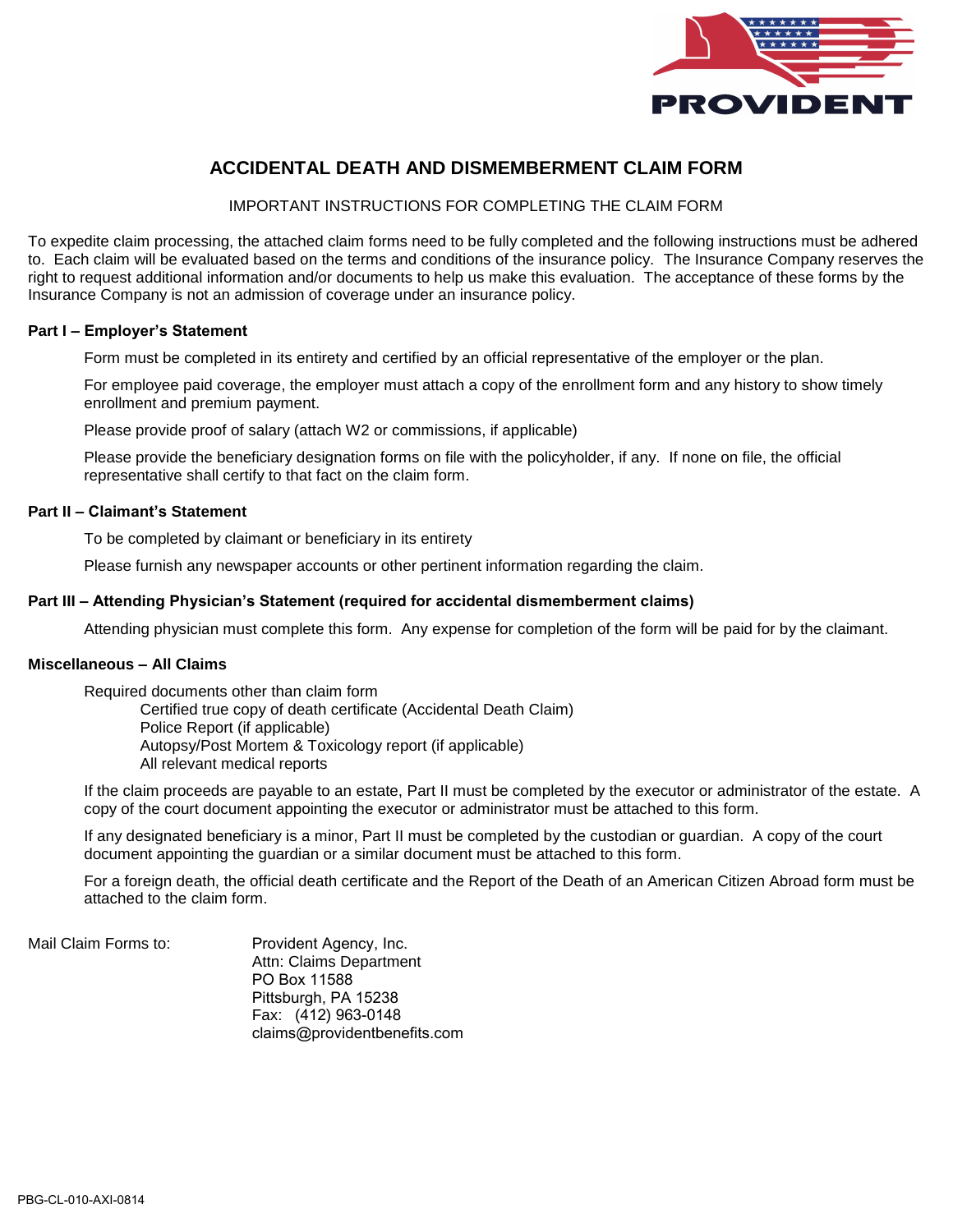

Provident Agency, Inc. Attn: Claims Department PO Box 11588 Pittsburgh, PA 15238 Fax: (412) 963-0148 claims@providentbenefits.com

### **ACCIDENTAL DEATH & DISMEMBERMENT CLAIM FORM**

#### **PART I – Employer's Statement**

Mail to:

Accidental Death & Dismemberment

Claim Form for EMPLOYEE or DEPENDENT

| Group Policyholder/Employer Name:                                                                                                                                                                                                                |                                          |                                                                                         |                                              |                                   |        |                         |  |
|--------------------------------------------------------------------------------------------------------------------------------------------------------------------------------------------------------------------------------------------------|------------------------------------------|-----------------------------------------------------------------------------------------|----------------------------------------------|-----------------------------------|--------|-------------------------|--|
| Group Policyholder/Employer Address:                                                                                                                                                                                                             |                                          |                                                                                         |                                              |                                   |        |                         |  |
| Name of Insured Employee/Participant:                                                                                                                                                                                                            |                                          |                                                                                         |                                              | Date of Birth:                    |        | Social Security Number: |  |
| Name of Deceased or Injured. (if different from above:)                                                                                                                                                                                          |                                          |                                                                                         |                                              | Date of Birth:                    |        | Social Security Number: |  |
| Relationship to Employee:<br>Telephone<br>Number:                                                                                                                                                                                                |                                          |                                                                                         | Employee Class #:                            | Location:                         |        |                         |  |
| Address:                                                                                                                                                                                                                                         |                                          |                                                                                         |                                              |                                   |        |                         |  |
| Did the Employee Select Family Coverage? (if applicable):<br>$\mathbb{O}$ Yes<br>O No                                                                                                                                                            |                                          | <b>OMarried</b>                                                                         | <b>Employee's Marital Status:</b><br>OSingle | ODivorced                         | OOther |                         |  |
|                                                                                                                                                                                                                                                  |                                          | Please list the dates of birth and names of the Employee's Dependent Children (if any): |                                              |                                   |        |                         |  |
|                                                                                                                                                                                                                                                  |                                          |                                                                                         |                                              |                                   |        |                         |  |
| Date of Injury:                                                                                                                                                                                                                                  |                                          | Employee Status on Date of Injury CLACtive CLACTER CEMLA CLOTHER (explain):             |                                              |                                   |        |                         |  |
| Employee was:                                                                                                                                                                                                                                    | Full time                                | Salaried                                                                                |                                              | Exempt                            |        | Commissioned            |  |
|                                                                                                                                                                                                                                                  | JPart time                               | Hourly                                                                                  |                                              | Non-exempt                        |        | Other (Please explain): |  |
| Effective Date of Coverage for Employee:                                                                                                                                                                                                         |                                          |                                                                                         |                                              | Employee Salary on Date of Death: |        |                         |  |
| Employee Occupation/Title/Position:                                                                                                                                                                                                              |                                          |                                                                                         |                                              | Date Employment Commenced:        |        |                         |  |
| Policy Number (please check all that apply and include policy number):                                                                                                                                                                           |                                          |                                                                                         |                                              |                                   |        |                         |  |
|                                                                                                                                                                                                                                                  | Employer Paid AD&D: ____________________ |                                                                                         |                                              |                                   |        |                         |  |
|                                                                                                                                                                                                                                                  |                                          |                                                                                         |                                              |                                   |        |                         |  |
|                                                                                                                                                                                                                                                  |                                          |                                                                                         |                                              |                                   |        |                         |  |
| Amount of Coverage:                                                                                                                                                                                                                              |                                          |                                                                                         |                                              |                                   |        |                         |  |
|                                                                                                                                                                                                                                                  | Employer Paid AD&D: ____________________ |                                                                                         |                                              |                                   |        |                         |  |
|                                                                                                                                                                                                                                                  | Employee Paid AD&D: _________________    |                                                                                         |                                              |                                   |        |                         |  |
|                                                                                                                                                                                                                                                  |                                          |                                                                                         |                                              |                                   |        |                         |  |
| Beneficiary Information                                                                                                                                                                                                                          |                                          |                                                                                         |                                              |                                   |        |                         |  |
| Is Beneficiary Designation Card on file? OYes ONo If "Yes", a copy must be submitted to us.                                                                                                                                                      |                                          |                                                                                         |                                              |                                   |        |                         |  |
| Is there an Assignment on file? OYes ONo If "Yes", a copy must be submitted to us.                                                                                                                                                               |                                          |                                                                                         |                                              |                                   |        |                         |  |
|                                                                                                                                                                                                                                                  |                                          |                                                                                         |                                              |                                   |        |                         |  |
| <b>Employer Certification</b>                                                                                                                                                                                                                    |                                          |                                                                                         |                                              |                                   |        |                         |  |
| I understand that any person who knowingly and with intent to defraud or deceive any insurance company files a claim containing any materially false, incomplete<br>or misleading information may be subject to prosecution for insurance fraud. |                                          |                                                                                         |                                              |                                   |        |                         |  |
| SIGNED (Authorized person)<br>Date $\_\_\_\_\_\_\_\_\$                                                                                                                                                                                           |                                          |                                                                                         |                                              |                                   |        |                         |  |

NAME \_\_\_\_\_\_\_\_\_\_\_\_\_\_\_\_\_\_\_\_\_\_\_\_\_\_\_\_\_\_\_\_\_\_\_\_\_\_\_\_\_\_\_\_\_ TITLE \_\_\_\_\_\_\_\_\_\_\_\_\_\_\_\_\_\_\_\_\_\_\_\_\_\_\_\_\_\_\_\_\_\_\_\_\_ PHONE NO. \_\_\_\_\_\_\_\_\_\_\_\_\_\_\_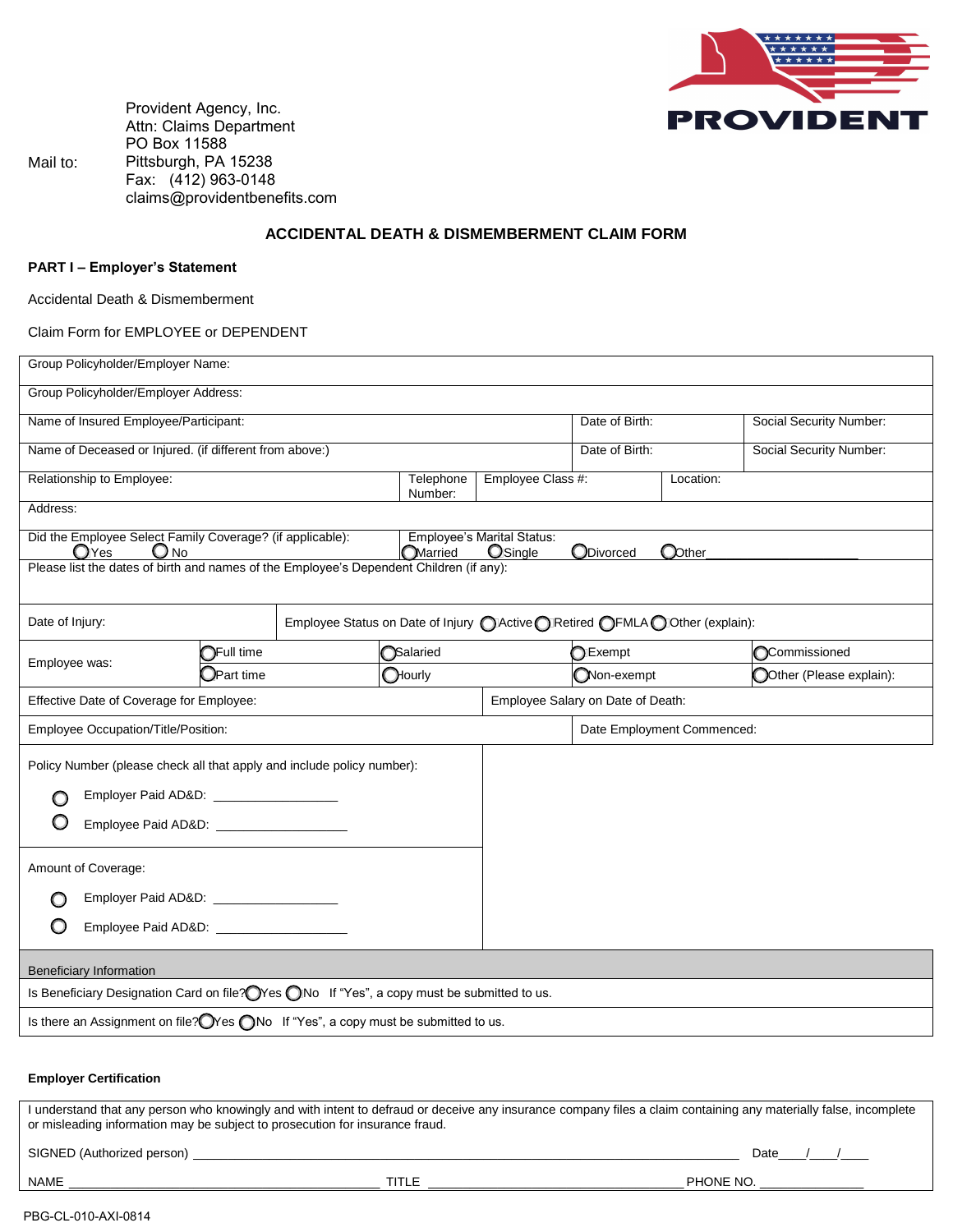

 Mail to: Provident Agency, Inc. Attn: Claims Department PO Box 11588 Pittsburgh, PA 15238 Fax: (412) 963-0148 claims@providentbenefits.com

#### **PART II** – **Claimant's Statement**

Accidental Death & Dismemberment Only

Claim Form for EMPLOYEE or DEPENDENT

| If a question does not apply, please mark "N/A".                                                                            | <b>INSTRUCTIONS:</b> Complete this form if you are applying for death or dismemberment benefits due to an Accident.                                                                                                                                                                                                                                                                                                                                                                                |                                                                                                    |                                                                                                                                                                                                                                                                                                                                                                                                                                                                                                                                                                                                                                                                              |  |  |  |  |
|-----------------------------------------------------------------------------------------------------------------------------|----------------------------------------------------------------------------------------------------------------------------------------------------------------------------------------------------------------------------------------------------------------------------------------------------------------------------------------------------------------------------------------------------------------------------------------------------------------------------------------------------|----------------------------------------------------------------------------------------------------|------------------------------------------------------------------------------------------------------------------------------------------------------------------------------------------------------------------------------------------------------------------------------------------------------------------------------------------------------------------------------------------------------------------------------------------------------------------------------------------------------------------------------------------------------------------------------------------------------------------------------------------------------------------------------|--|--|--|--|
| <b>GROUP POLICYHOLDER/EMPLOYER NAME:</b>                                                                                    |                                                                                                                                                                                                                                                                                                                                                                                                                                                                                                    |                                                                                                    |                                                                                                                                                                                                                                                                                                                                                                                                                                                                                                                                                                                                                                                                              |  |  |  |  |
| Name of Insured Employee/Participant                                                                                        |                                                                                                                                                                                                                                                                                                                                                                                                                                                                                                    | <b>Social Security Number</b>                                                                      |                                                                                                                                                                                                                                                                                                                                                                                                                                                                                                                                                                                                                                                                              |  |  |  |  |
| Name of Deceased or Injured (if different from above)                                                                       |                                                                                                                                                                                                                                                                                                                                                                                                                                                                                                    | Has a Workers Compensation claim been filed? Thes no<br>If "Yes", what is the status of the claim? |                                                                                                                                                                                                                                                                                                                                                                                                                                                                                                                                                                                                                                                                              |  |  |  |  |
| Relationship to Employee:                                                                                                   | Date of Birth:                                                                                                                                                                                                                                                                                                                                                                                                                                                                                     |                                                                                                    |                                                                                                                                                                                                                                                                                                                                                                                                                                                                                                                                                                                                                                                                              |  |  |  |  |
| □ Spouse/Domestic Partner □ Child                                                                                           |                                                                                                                                                                                                                                                                                                                                                                                                                                                                                                    |                                                                                                    |                                                                                                                                                                                                                                                                                                                                                                                                                                                                                                                                                                                                                                                                              |  |  |  |  |
| Please describe all injuries received.                                                                                      |                                                                                                                                                                                                                                                                                                                                                                                                                                                                                                    |                                                                                                    |                                                                                                                                                                                                                                                                                                                                                                                                                                                                                                                                                                                                                                                                              |  |  |  |  |
|                                                                                                                             |                                                                                                                                                                                                                                                                                                                                                                                                                                                                                                    |                                                                                                    |                                                                                                                                                                                                                                                                                                                                                                                                                                                                                                                                                                                                                                                                              |  |  |  |  |
| Describe in detail how the accident occurred.                                                                               |                                                                                                                                                                                                                                                                                                                                                                                                                                                                                                    |                                                                                                    |                                                                                                                                                                                                                                                                                                                                                                                                                                                                                                                                                                                                                                                                              |  |  |  |  |
|                                                                                                                             | Name and address of law enforcement agency involved (Please submit copy of Police Accident Report).                                                                                                                                                                                                                                                                                                                                                                                                |                                                                                                    |                                                                                                                                                                                                                                                                                                                                                                                                                                                                                                                                                                                                                                                                              |  |  |  |  |
| List name/address/phone # of all physicians consulted for this injury/death.                                                |                                                                                                                                                                                                                                                                                                                                                                                                                                                                                                    |                                                                                                    |                                                                                                                                                                                                                                                                                                                                                                                                                                                                                                                                                                                                                                                                              |  |  |  |  |
| List name/address/phone # of all hospitals consulted.                                                                       |                                                                                                                                                                                                                                                                                                                                                                                                                                                                                                    |                                                                                                    |                                                                                                                                                                                                                                                                                                                                                                                                                                                                                                                                                                                                                                                                              |  |  |  |  |
|                                                                                                                             | Did the deceased/injured have any chronic disease or physical defect or deformity? Wes ONo                                                                                                                                                                                                                                                                                                                                                                                                         | If "Yes", describe in detail:                                                                      |                                                                                                                                                                                                                                                                                                                                                                                                                                                                                                                                                                                                                                                                              |  |  |  |  |
| Was autopsy performed? $\bigcirc$ Yes $\bigcirc$ No<br>If "Yes", provide name/address/telephone number of coroner, if known |                                                                                                                                                                                                                                                                                                                                                                                                                                                                                                    | Was an inquest held? Yes no<br>If "Yes", verdict?                                                  |                                                                                                                                                                                                                                                                                                                                                                                                                                                                                                                                                                                                                                                                              |  |  |  |  |
|                                                                                                                             |                                                                                                                                                                                                                                                                                                                                                                                                                                                                                                    |                                                                                                    |                                                                                                                                                                                                                                                                                                                                                                                                                                                                                                                                                                                                                                                                              |  |  |  |  |
| Name of Beneficiary                                                                                                         | Address                                                                                                                                                                                                                                                                                                                                                                                                                                                                                            | Telephone<br><b>Number</b>                                                                         | Social Security Number:                                                                                                                                                                                                                                                                                                                                                                                                                                                                                                                                                                                                                                                      |  |  |  |  |
|                                                                                                                             | Your date of birth _____________________ In what capacity are you making claim? _______<br>(Note: if other than beneficiary, attach appropriate legal documents substantiating your authority.)                                                                                                                                                                                                                                                                                                    |                                                                                                    |                                                                                                                                                                                                                                                                                                                                                                                                                                                                                                                                                                                                                                                                              |  |  |  |  |
|                                                                                                                             |                                                                                                                                                                                                                                                                                                                                                                                                                                                                                                    |                                                                                                    | and                                                                                                                                                                                                                                                                                                                                                                                                                                                                                                                                                                                                                                                                          |  |  |  |  |
|                                                                                                                             | Telephone number (if different from beneficiary).                                                                                                                                                                                                                                                                                                                                                                                                                                                  |                                                                                                    |                                                                                                                                                                                                                                                                                                                                                                                                                                                                                                                                                                                                                                                                              |  |  |  |  |
|                                                                                                                             |                                                                                                                                                                                                                                                                                                                                                                                                                                                                                                    |                                                                                                    |                                                                                                                                                                                                                                                                                                                                                                                                                                                                                                                                                                                                                                                                              |  |  |  |  |
| protected health information to AXIS Insurance Company.                                                                     | or information concerning the deceased or insured's occupation, finances and health including protected health information, individually identifiable health<br>of this authorization, and that this authorization is valid for the entire duration of this claim, and that I may revoke this authorization at any time be sending a<br>request in writing to the Company. I understand that it may be necessary for the Company to provide such information or summaries thereof to the employer, |                                                                                                    | I authorize any physician, medical professional, hospital, covered entity as defined under HIPAA, insurer or other organization or person having any records, dates<br>information, summary health information, psychotherapy notes, mental health, HIV and alcohol/drug records to release all such records in their entirety to AXIS<br>Insurance Company, and any affiliate of any one or more of these companies (collectively and severally, the "Company"). I understand that I may receive a copy<br>requiatory state agency, or Workers' Compensation carrier. I understand that by signing this form I may be authorizing the use and disclosure of my confidential |  |  |  |  |
| or misleading information may be subject to prosecution for insurance fraud.<br>SIGNATURE OF PERSON COMPLETING THIS FORM    |                                                                                                                                                                                                                                                                                                                                                                                                                                                                                                    |                                                                                                    | I understand that any person who knowingly and with intent to defraud or deceive any insurance company files a claim containing any materially false, incomplete<br><b>DATE</b>                                                                                                                                                                                                                                                                                                                                                                                                                                                                                              |  |  |  |  |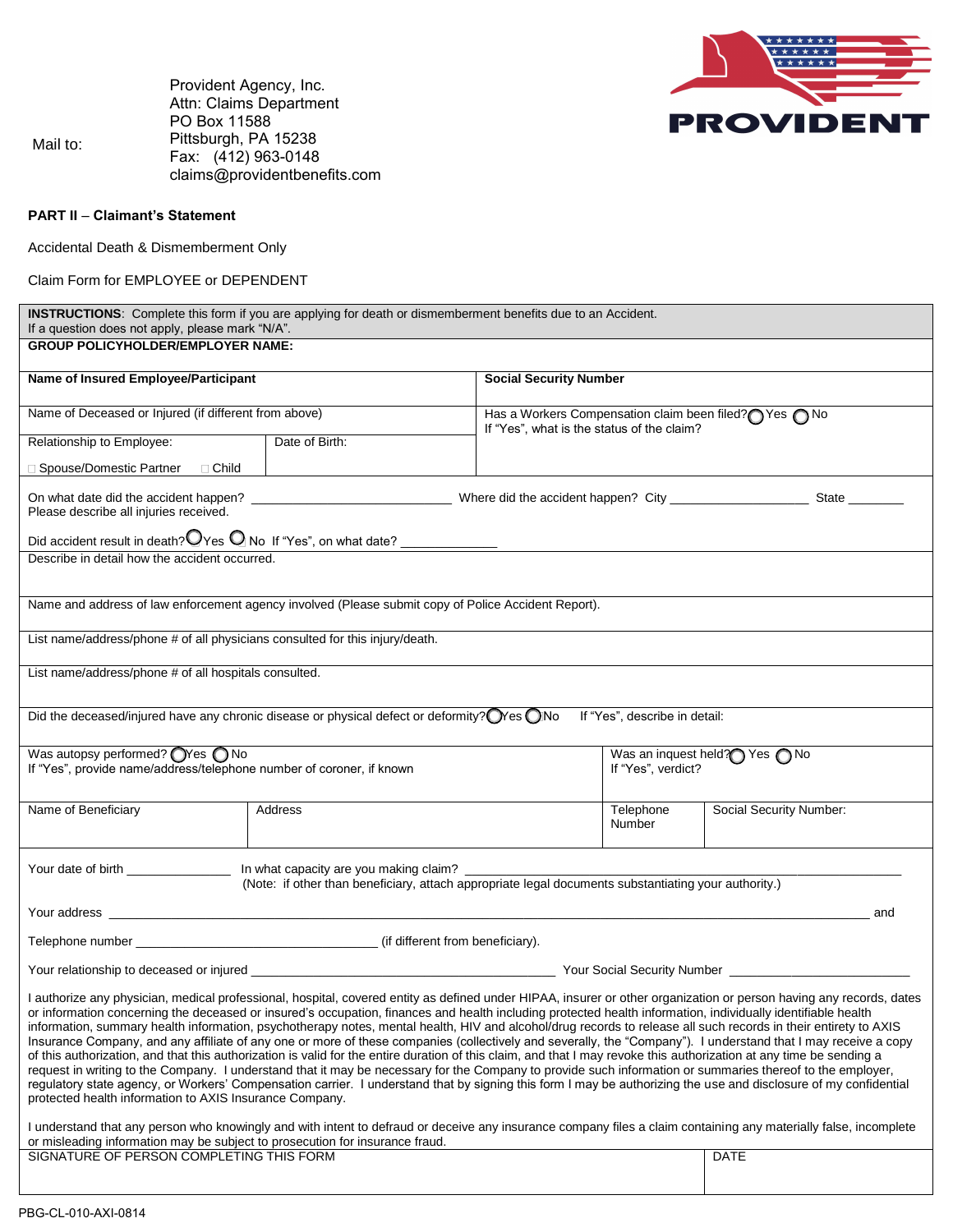Mail to: Provident Agency, Inc. Attn: Claims Department PO Box 11588 Pittsburgh, PA 15238 Fax: (412) 963-0148 claims@providentbenefits.com



# **PART III** – **Attending Physician's Statement**

Required for all accidental dismemberment claims.

| Attending physician must complete this form. Any expense for completion of the form will be paid by claimant.                                                                                                                                                                                                                                                                                                                                                     |                                                                                                                           |                                                                                   |                |                                    |                                          |                     |      |  |  |
|-------------------------------------------------------------------------------------------------------------------------------------------------------------------------------------------------------------------------------------------------------------------------------------------------------------------------------------------------------------------------------------------------------------------------------------------------------------------|---------------------------------------------------------------------------------------------------------------------------|-----------------------------------------------------------------------------------|----------------|------------------------------------|------------------------------------------|---------------------|------|--|--|
| Name of Patient:                                                                                                                                                                                                                                                                                                                                                                                                                                                  |                                                                                                                           |                                                                                   | Date of Birth: |                                    | Address (Street, City, State, Zip Code): |                     |      |  |  |
|                                                                                                                                                                                                                                                                                                                                                                                                                                                                   | When did accident happen? (Month, Day, Year)<br>When did patient first consult you for this condition? (Month, Day, Year) |                                                                                   |                |                                    |                                          |                     |      |  |  |
| Nature of injury: Please explain in complete detail, including all diagnoses, any dismemberment or loss of use; the cause or incident causing the injury, and all<br>affected body parts.                                                                                                                                                                                                                                                                         |                                                                                                                           |                                                                                   |                |                                    |                                          |                     |      |  |  |
| If injury resulted in severance of a body part, please indicate the precise location of the severance:                                                                                                                                                                                                                                                                                                                                                            |                                                                                                                           |                                                                                   |                |                                    |                                          |                     |      |  |  |
| Did injury result in the total and irrecoverable loss of hearing in both ears? Yes no<br>Date of loss:                                                                                                                                                                                                                                                                                                                                                            |                                                                                                                           |                                                                                   |                |                                    |                                          |                     |      |  |  |
| Did the injury result in:<br>$\mathsf{D}$ Paralysis                                                                                                                                                                                                                                                                                                                                                                                                               | $\Box$ Quadriplegia                                                                                                       |                                                                                   |                | $\mathbb{O}_{\mathsf{Paraplegia}}$ |                                          | <b>O</b> Hemiplegia |      |  |  |
| In your opinion, was any disease, infection, bodily or mental infirmity an underlying cause in the loss(es) indicated above?                                                                                                                                                                                                                                                                                                                                      |                                                                                                                           |                                                                                   |                |                                    |                                          |                     |      |  |  |
| If an operation is contemplated, give approximate date and nature of the operation:                                                                                                                                                                                                                                                                                                                                                                               |                                                                                                                           |                                                                                   |                |                                    |                                          |                     |      |  |  |
| In your opinion, did the loss(es) result from any self-inflicted injury or attempted self-destruction? DYes DNo                                                                                                                                                                                                                                                                                                                                                   |                                                                                                                           |                                                                                   |                |                                    |                                          |                     |      |  |  |
| If injury resulted in loss of sight, was the loss total and irrecoverable? ness no<br>Which eye was injured? $\Box$ Right $\Box$ Left<br>Was the eye removed? $\bigcirc$ Yes $\bigcirc$ No<br>On what date did the total and irrecoverable loss occur?<br>If the loss of sight is partial, but irrecoverable, please state amount of vision in each eye with Snellen notations, or Jaeger scale, if pertinent.<br>Date of Examination<br>Uncorrected<br>Corrected |                                                                                                                           |                                                                                   |                |                                    |                                          |                     |      |  |  |
| O.D.                                                                                                                                                                                                                                                                                                                                                                                                                                                              |                                                                                                                           |                                                                                   | O.D.           |                                    | O.S.                                     |                     |      |  |  |
| O.S.<br>Do you believe vision can be restored in whole or in part by treatment or operation? Yes<br>∩No                                                                                                                                                                                                                                                                                                                                                           |                                                                                                                           |                                                                                   |                |                                    |                                          |                     |      |  |  |
| Was patient confined to a hospital? $\mathbb{Q}_{\text{res}}$ $\mathbb{Q}_{\text{No}}$<br>If "Yes", give name and address of hospital and dates of confinement:                                                                                                                                                                                                                                                                                                   |                                                                                                                           |                                                                                   |                |                                    |                                          |                     |      |  |  |
| <b>Treatment</b>                                                                                                                                                                                                                                                                                                                                                                                                                                                  |                                                                                                                           |                                                                                   |                |                                    |                                          |                     |      |  |  |
| Date of first visit                                                                                                                                                                                                                                                                                                                                                                                                                                               | Dates of Subsequent Visits                                                                                                |                                                                                   |                |                                    |                                          |                     |      |  |  |
|                                                                                                                                                                                                                                                                                                                                                                                                                                                                   |                                                                                                                           | Is patient still under your care for this condition? $\bigcirc$ Yes $\bigcirc$ No |                |                                    |                                          |                     |      |  |  |
| If discharged, give date of discharge:                                                                                                                                                                                                                                                                                                                                                                                                                            |                                                                                                                           |                                                                                   |                |                                    |                                          |                     |      |  |  |
| Signature of Attending Physician<br>Physician's Name (Please Print)                                                                                                                                                                                                                                                                                                                                                                                               |                                                                                                                           |                                                                                   |                | Degree                             |                                          | Telephone           | Date |  |  |
| <b>Street Address:</b>                                                                                                                                                                                                                                                                                                                                                                                                                                            |                                                                                                                           | City or Town                                                                      |                | State or Province                  | Zip Code                                 |                     |      |  |  |